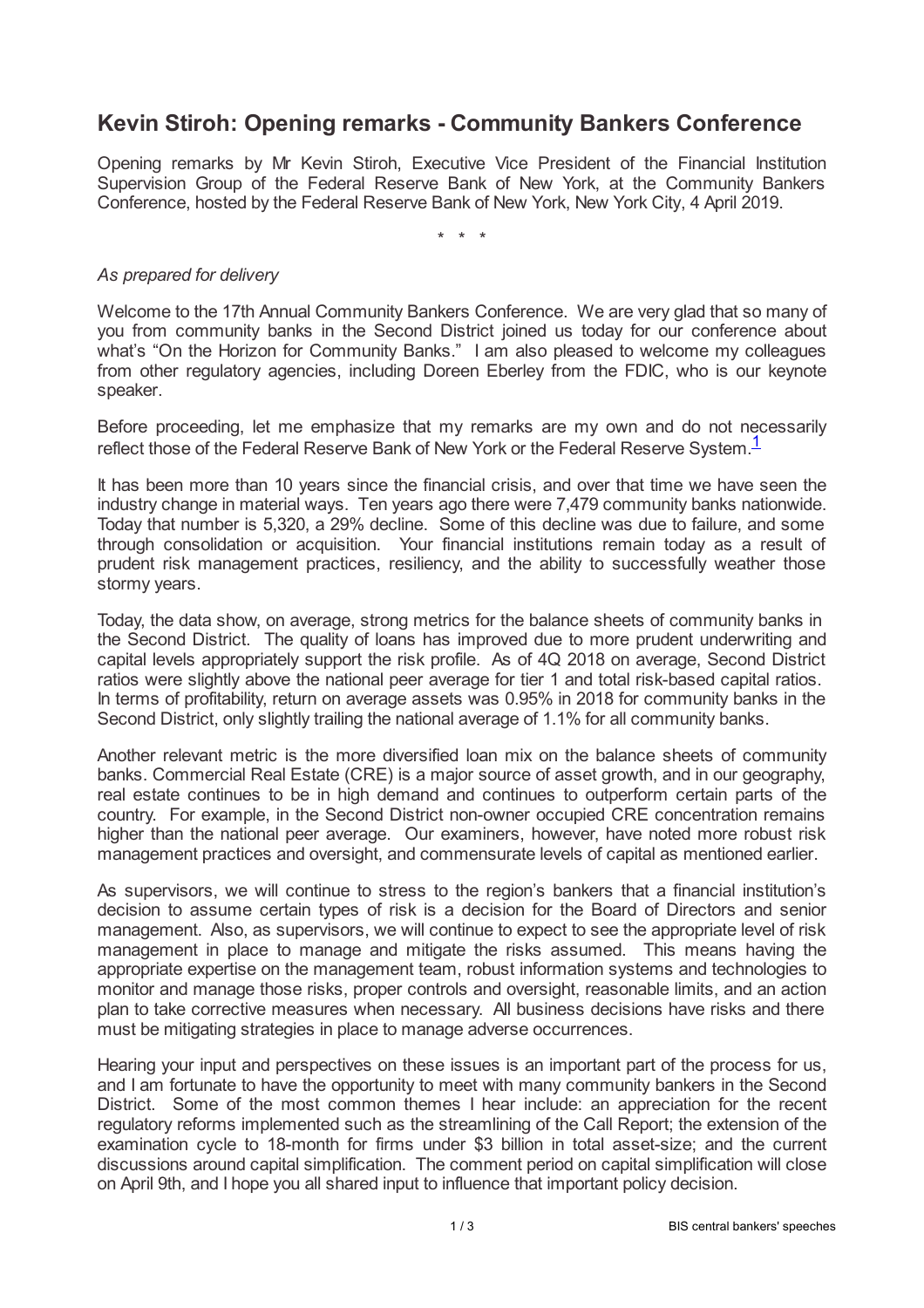One area where we receive mixed feedback from bankers is the issue of off-site examinations. Some bankers love that idea, while others have stated they like the face-to-face interaction as it reduces the risk of miscommunication, misinterpretations or ambiguities. Still others prefer a hybrid approach with certain portions of examination work conducted on-site and others off-site. All felt critical meetings should be conducted in person. Today's technology makes all of these options possible, and we will continue to exercise judgment and thoughtful communication with bankers to determine the best option. At the end of the day, our shared goal is a fair and accurate assessment for your institution, and we will continue to work together to accomplish this.

Turning to today's conference theme of "On the Horizon for Community Banking," I have a few observations that I'd like to share. These observations, in part, preview the day's agenda and I look forward to the continued conversation on these important issues.

First, our country and the banking industry have benefitted from steady economic growth, modest inflation, and low unemployment in recent years. These are all positive and welcome outcome, but not all regions have benefitted equally here in the Second District. Some portions of upstate New York have benefitted from an influx of technology companies and other industries, while other regions remain challenged due to a lack of population growth. Later today we will hear from two of our economists who will share national and regional economic trends.

Also in the spirit of looking forward, I can share some views on what community bankers can expect from the supervisory process. Examiners are keenly focused on emerging trends around funding costs and liquidity risks. Bankers consistently share with us the challenge of raising core deposits to fund loan growth. Community banks compete not only with other community banks for deposits, but also with credit unions and larger institutions. And, these larger counterparts are actively courting customers through direct mailers and offering competitive rates. Data in the Second District show cost across most deposit categories have increased with a slight uptick in the higher cost funding sources such as borrowings. Data for the largest banks exhibit a comparable trend, but they control a larger market share.

I expect another area of focus during the examination process will be interest rate risk and related challenges. Bankers have shared with us that customers are demanding higher rates on deposits, yet those same customers are reluctant to pay higher rates on their loans. What is a banker to do in trying to maintain a productive, long-term relationship? We are seeing signs of lower net interest margins (NIM), where the average NIM in the Second District is 3.47 percent compared to the national peer average of 3.71 percent.

Examiners will be reviewing initiatives by community bankers to partner with "fintech" firms. We know there is competition from non-bank providers who have the capacity to provide automated loan pre-approvals in minutes and loan closings within days after approval. Today, you will hear from a panel of your peers on how fintech is changing the way their firms do business, and how they mitigate the risks associated with outsourcing. In my view, new innovations from the fintech space have the potential to fundamentally transform the provision of financial services. As I've said elsewhere, this disruption brings both opportunity and risks and that need to be managed  $\frac{2}{3}$  $\frac{2}{3}$  $\frac{2}{3}$ 

<span id="page-1-0"></span>A third forward-looking topic is the coming implementation of accounting changes for reserves, known as the "current expected credit loss" approach or CECL. One of our colleagues from the Board of Governors will join us later to address a common question raised by our bankers on the challenge of gathering loss data in a historically low loan loss environment.

We will also discuss the challenges you share around keeping abreast of consumer compliance requirements. During today's luncheon, our head of consumer compliance will share remarks on recent enhancements to the examination process.

I'd like to close with a few words about a specific topic that is core to the community bank